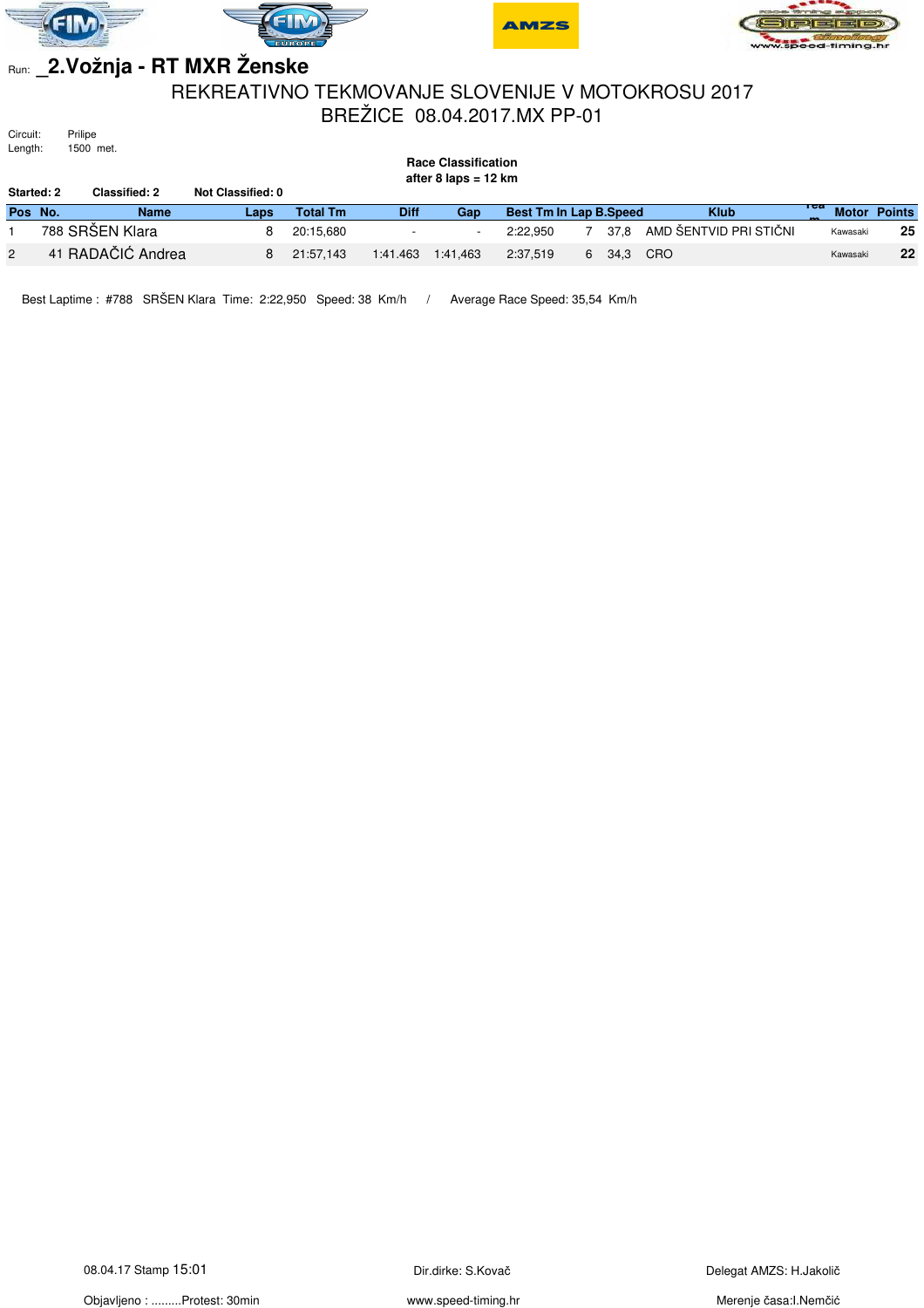







# Run: **\_2.Vožnja - RT MXR VET1**

### REKREATIVNO TEKMOVANJE SLOVENIJE V MOTOKROSU 2017 BREŽICE 09.04.2017.MX PP-01

**Race Classification**

Circuit: Prilipe<br>Length: 1500 1500 met.

| after $9$ laps = 13,5 km |                      |                       |                   |                 |             |          |                               |                |                          |                         |                     |               |
|--------------------------|----------------------|-----------------------|-------------------|-----------------|-------------|----------|-------------------------------|----------------|--------------------------|-------------------------|---------------------|---------------|
| Started: 11              |                      | Classified: 11        | Not Classified: 0 |                 |             |          |                               |                |                          |                         |                     |               |
| Pos No.                  |                      | <b>Name</b>           | Laps              | <b>Total Tm</b> | <b>Diff</b> | Gap      | <b>Best Tm In Lap B.Speed</b> |                |                          | <b>Klub</b>             | тса<br><b>Motor</b> | <b>Points</b> |
|                          |                      | 183 MIKLIČ Rok        | 9                 | 20:17,298       |             |          | 2:08,014                      | 9              | 42,2                     | AMD ŠENTVID PRI STIČNI  | Yamaha              | 25            |
| $\overline{2}$           |                      | 89 FERŠ Leon          | 9                 | 20:17,857       | 00.559      | 0,559    | 2:04,824                      | 9              | 43,3                     | DRUŠTVO AMD VURBERK     | Yamaha              | 22            |
| 3                        |                      | 126 JANKOVIČ Tomaž    | 9                 | 20:32,409       | 15.111      | 14,552   | 2:11,092                      | 8              | 41.2                     | AMD SLOVENSKE KONJICE   | Honda               | 20            |
| $\overline{4}$           |                      | 10 ZELKO Denis        | 9                 | 21:44,956       | 1:27.658    | 1:12,547 | 2:19,310                      | 9              | 38,8                     | AMD ŠTEFAN KOVAČ        | <b>KTM</b>          | 18            |
| 5                        |                      | 245 FERMOLŠEK Danijel | 8                 | 19:38,244       | 1 Lap       | 1 Lap    | 2:22,520                      | $\overline{4}$ | 37,9                     | AMD OREHOVA VAS         | Honda               | 16            |
| 6                        |                      | 22 PERNEK Smiljan     | 8                 | 19:56,333       | 1 Lap       | 18,089   | 2:22,597                      | $7^{\circ}$    | 37,9                     | AMD SLOVENSKE KONJICE   | Yamaha              | 15            |
| $\overline{7}$           |                      | 60 HAFNER Darko       | 8                 | 20:13,406       | 1 Lap       | 17,073   | 2:24,045                      | 8              | 37,5                     | TRK TAJFUN-ŠPORT        | Honda               | 14            |
| 8                        |                      | 7 DROBNE Stanislav    | 8                 | 20:46,995       | 1 Lap       | 33,589   | 2:21,117                      | $2^{\circ}$    | 38,3                     | MD MOTOMIRČI MX BEL-RAY | Honda               | 13            |
| 9                        |                      | 39 JERNEJŠEK Boštjan  | 8                 | 20:52,938       | 1 Lap       | 5,943    | 2:31,721                      | 5              | 35,6                     | AMD OREHOVA VAS         | Suzuki              | 12            |
| 10                       |                      | 211 ILIČ Ratko        | 8                 | 21:43,700       | 1 Lap       | 50,762   | 2:36,588                      | $7^{\circ}$    | 34,5                     | AMD ŠTEFAN KOVAČ        | <b>KTM</b>          | 11            |
| 11                       | <b>Did not START</b> | 36 VAUPOTIČ Zlatko    |                   | 3:50,189        | 8 Laps      | 7 Laps   |                               | $\Omega$       | $\overline{\phantom{a}}$ | <b>MSK NOTRANJSKA</b>   | Suzuki              | 10            |
| <b>DNS</b>               |                      | 50 KOCJANČIČ David    |                   |                 | <b>DNS</b>  |          |                               | $\mathbf 0$    | $\overline{\phantom{a}}$ |                         | Suzuki              |               |
| <b>DNS</b>               |                      | 49 GLADOVIČ Peter     |                   |                 | <b>DNS</b>  |          |                               | 0              |                          |                         | Yamaha              |               |

Best Laptime : #89 FERŠ Leon Time: 2:04,824 Speed: 43 Km/h / Average Race Speed: 39,92 Km/h